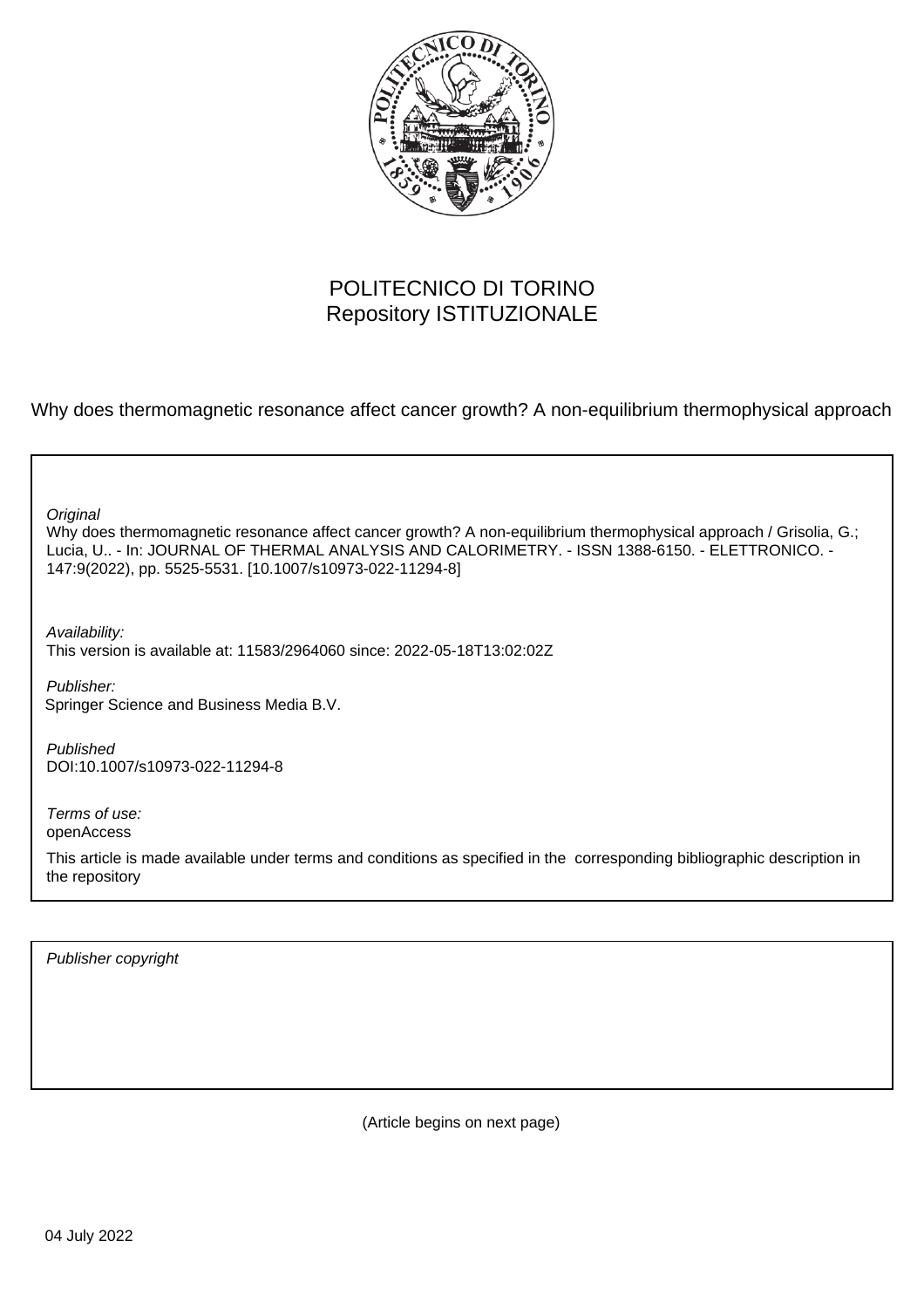

# **Why does thermomagnetic resonance afect cancer growth? A non‑equilibrium thermophysical approach**

**Giulia Grisolia1  [·](http://orcid.org/0000-0001-9189-3876) Umberto Lucia1**

Received: 2 November 2021 / Accepted: 24 February 2022 / Published online: 23 March 2022 © The Author(s) 2022

# **Abstract**

Recently, the low frequency thermomagnetic efects on cancer cells have been analysed, both theoretically and experimentally. They have been explained by introducing an equilibrium thermodynamic approach. But, in this context, two related open problems have been highlighted: (1) Does there exist a magnetic interaction or do there exist any other processes? (2) Do there exist also thermal efects? Here, we introduce a non-equilibrium thermodynamic approach in order to address an answer to these questions. The results obtained point out that: (a) the efect produced by the electromagnetic wave is just a consequence of the interaction of the magnetic component of the electromagnetic wave with the biological matter; (b) the interaction of the electromagnetic wave causes also thermal efects, but related to heat transfer, even if there have been applied low frequency electromagnetic waves; (c) the presence of the magnetic feld generates a symmetry breaking in the Onsager's coefficients, with a related perturbation of the cancer stationary state.

**Keywords** Biothermodynamics · Bio-thermomagnetism · Cancer · Symmetry breaking

### **List of symbols**

#### **Latin letters**

- *A* Surface  $(m^2)$
- *B* Magnetic feld (T)
- *c* Specific heat (J kg<sup>-1</sup>K<sup>-1</sup>)
- ELF Extremely low frequency
- IF Intermediate frequency
- *F* Heat power surface density (W m<sup>-2</sup>)
- $J_e$  Current density (A m<sup>-2</sup>)
- $\mathbf{J}_{\mathrm{Q}}$  Heat flux (W m<sup>-2</sup>)
- $K_{I}$  Thomson coefficient
- $L_{ij}$  Phenomenological coefficients
- $\ell$  Length of the cell membrane (m)
- *Q̇* Heat power (W)
- ⟨*R*⟩ Cell characteristic length (radius) (m)
- *Re* Reynolds number
- RF Radio frequency
- *Pr* Prandtl number
- *s* Specific entropy  $(J m^{-3} K^{-1})$
- *t* Time (s)

 $\boxtimes$  Giulia Grisolia giulia.grisolia@polito.it

- *T* Temperature (K)
- *u* Internal energy density  $(J m^{-3})$
- **v** Velocity  $(m s^{-1})$
- *V* Volume  $(m^3)$

# **Greek letters**

- $\alpha$  Coefficient of convection (W m<sup>-2</sup> K<sup>-1</sup>)
- $\phi$  Membrane potential (V)
- $\lambda$  Conductivity (W m<sup>-1</sup> K<sup>-1</sup>)
- $\mu$  Chemical potential (J mol<sup>-1</sup>)
- $\mu_e$  Electrochemical potential (J mol<sup>-1</sup>)
- *v* Frequency (Hz)
- $\sigma$  Entropy production (J K<sup>-1</sup>m<sup>-3</sup>)
- $\tau$  Finite time of the process (s)

#### **Constants**

- c Speed of light in vacuum =  $3 \times 10^3$  m s<sup>-1</sup>
- *F* Faraday constant = 96485 A s mol<sup>-1</sup>
- *R* Ideal gas constant =  $8.314$  J mol<sup>-1</sup> K<sup>-1</sup>
- $\mu_0$  Permeability =  $4\pi \times 10^{-7}$  H m<sup>-1</sup>

# **Subscripts**

- 0 Environment
- surf Surface

<sup>&</sup>lt;sup>1</sup> Dipartimento Energia "Galileo Ferraris", Politecnico di Torino, Corso Duca degli Abruzzi 24, Torino 10129, Italy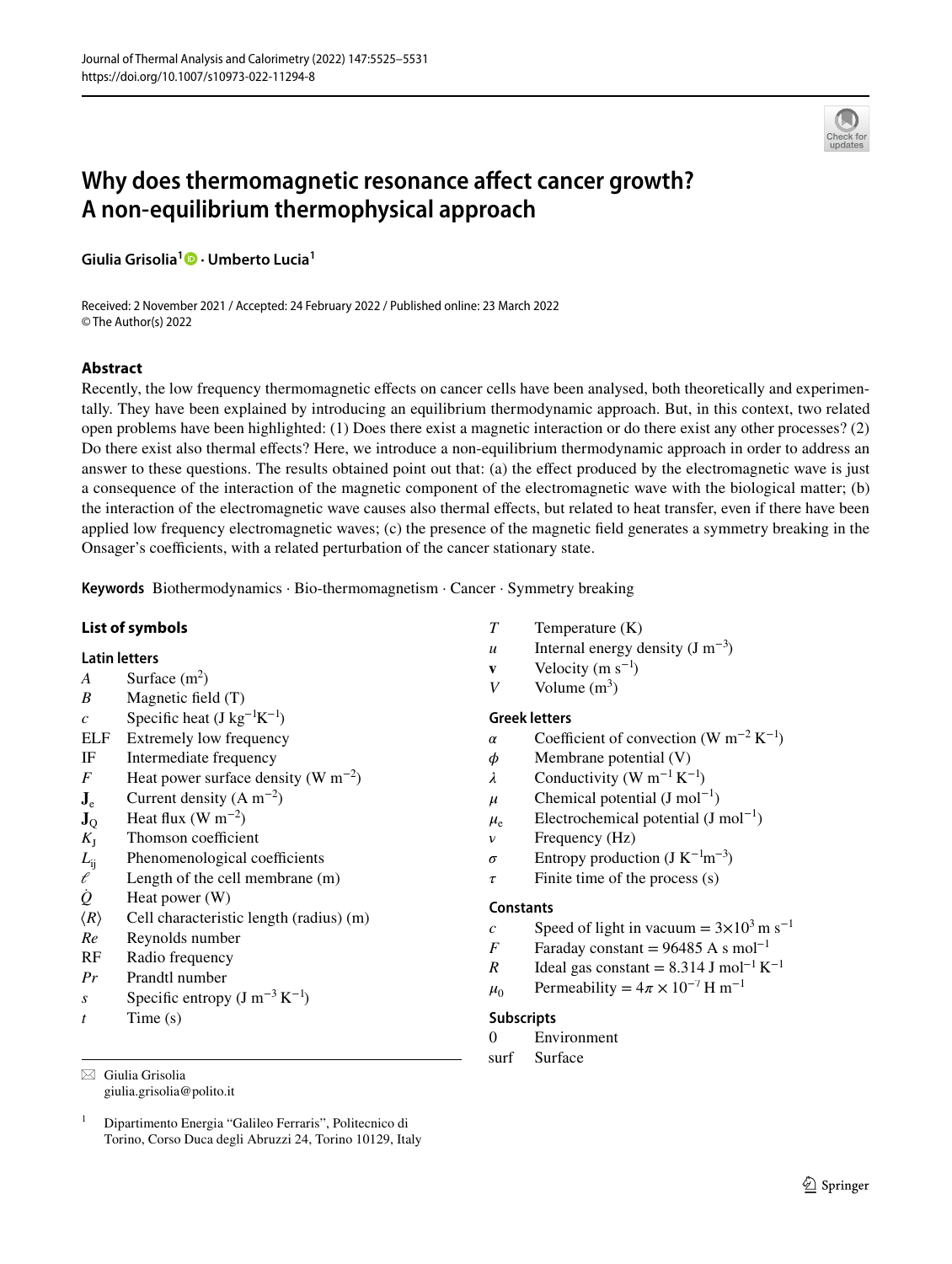# **Introduction**

During the 20th century, the electromagnetic felds (EMF) have increased their relevance in any application, biomedical applications included, in relation both to safety and direct use. So, over the last decades, the analysis and the study of the efects of electromagnetic felds, on human health, has gained increased attentions [1]. Indeed, electromagnetic-based treatments have achieved therapeutic potentials and efects, in a large number of medical felds [2].

The electromagnetic frequency spectrum is usually classifed in [3]:

- Static, with a frequency  $v = 0$  Hz;
- ELF (Extremely Low Frequency), with a frequency in the range  $0 < v \leq 300$  Hz;
- IF (Intermediate Frequency), with a frequency in the range  $300 < v \le 1 \times 10^4$  Hz;
- RF (Radio Frequency), with a frequency in the range  $1 \times 10^4 < v \leq 3 \times 10^{11}$  Hz;
- IR (Infrared), Visible and UV (Ultraviolet), with a frequency in the range  $3 \times 10^{11} < v \leq 3 \times 10^{15}$  Hz;
- IR (Ionizing Radiation) for higher frequencies.

In this context, in particular, the ELF range has attracted the interest of the researchers, because it characterizes some physical phenomena, such as the geomagnetic fuctuations [4], the Schumann resonance [5], the cell pulsations [6], etc. In particular, the vibration of a cell membrane has been pointed out to play a key role in the regulation of cell shape, and in the behaviour of the cells. Moreover, new directions, based on bio-inspired approaches, have been highlighted to develop possible future therapies, based on the use of Electromagnetic Fields, for various diseases, including cancer, diabetes, neural diseases, immune diseases, etc.  $[6]$ .

In recent papers  $[7-9]$ , the thermomagnetic effects on cancer cells have been shown and explained from an equilibrium thermodynamic point of view. The experiments have been carried out by comparing the growth of some cancer cell lines, under the exposure of an ELF-EMF, at their proper characteristic resonant frequencies, with the same lines of untreated cells. The characteristic resonant frequency has been evaluated for each cell line, by considering the cells average geometric parameters as required by the theoretical results [10]. The ELF-EMF exposure system is constituted by two independent couples of coaxial coils, wound into a cylindric frame, with external radius of 8 cm, and a distance between the couples of coils of 8 cm. The outer casing of the exposure system is constituted by a box, that shields it from the background magnetic feld,

in order to expose the cells at their resonant frequencies. The treated cells plate was set in the centre of the shielded exposure system, inside an incubator, while the untreated cells (the control ones) of the same cell line were placed inside the incubator, without any shield.

Some results obtained are summarised in Table 1, where the resonant frequency has been calculated for each cancer cell line. The cells have been exposed to their proper characteristic resonant frequency, as derived by our previous thermodynamic approach  $[10]$ . The effect on the cancer cells growth has been compared with that of the untreated cells. Always in Table 1, it is possible to highlight that the cancer growth reduction depends on the frequency, which is a function of the cell lines shapes [10].

In particular, during the experiments, the frequencies of the magnetic field were in the range of the order of  $1 - 30$ Hz, with the maximum amplitude of the wave was always  $B = 100 \mu T$ .

Consequently, the power applied was of the order of  $B^2cA/\mu_0 \sim 10^{-3} - 10^{-2}$  W, where  $c \approx 3 \times 10^8$  m s<sup>-1</sup>,  $A \sim 10^{-10}$  m<sup>2</sup> is the area of cell membrane external surface, and  $\mu_0 \approx 4\pi \times 10^{-7}$  H m<sup>-1</sup>.

The fundamental results obtained can be summarised as follows:

- the key role of the volume-area ratio has been highlighted in relation to the cells heat exchange;
- the thermomagnetic resonance effect has been characterised by its resonant frequency, obtained by a thermodynamic analysis of the cell system, based on the heat outflow from the cell towards its environment;
- the related consequences on the behaviour of cancer cell have theoretically been shown, and experimentally confrmed, too;

**Table 1** Growth variation of some cancer cell lines after the exposure to the calculated resonant frequencies [8, 9]

| Cell line    | Frequency/Hz | Growth<br>varia-<br>tion/% |
|--------------|--------------|----------------------------|
| A375P        | 31           | $-15$                      |
| $HT-29$      | 24           | $-19$                      |
| GTL16        | 14           | $-24$                      |
| MCF7         | 5            | $-22$                      |
| SKBR3        | 8            | $-18$                      |
| $MDA-MB-231$ | 6            | $-18$                      |

In particular, A375P is a human melanoma cell line, HT29 is a human colorectal adenocarcinoma cell line, GTL16 is a human gastric cancer cell line, MCF7, MDA-MB-231 and SKBR3 are three different cell lines of human breast cancer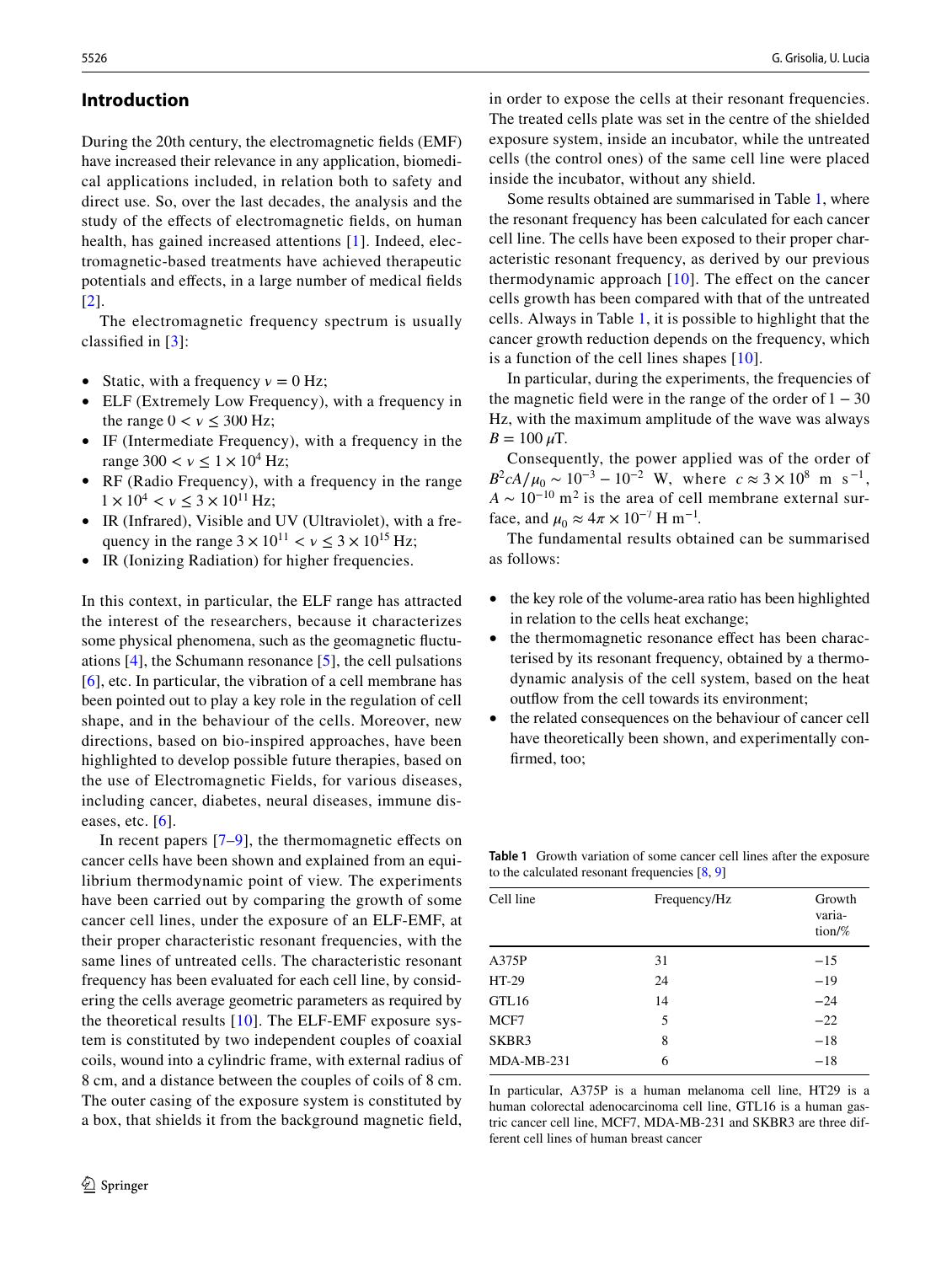• a device, based on the use of the electromagnetic field, has been designed, in order to trigger the behaviour of the cancer cell.

These experimental results open a theoretical problem in biophysics: which is the biophysical process involved in the thermomagnetic efect? In order to address an answer to this open problem, other two questions must frst be analysed:

- is the effect produced by the electromagnetic wave a consequence of the magnetic interaction?
- Does the interaction of the electromagnetic wave cause also a thermal efect?

Since 1956, cancer cells were proven to be electrically diferent from normal cells [11]. Indeed, the start of the M phase of the cell life cycle has been highlighted to be characterised by a hyperpolarized state; consequently, a hypothesis has been introduced on the correlation between the cell cycle advancement and the modifcations of the membrane electric potential [12]. Moreover, membrane hyperpolarization was shown to stop in a reversible way the DNA synthesis and the mitosis [13]. So, the membrane potential has been found to be one of the causes of the increase of the cancer cells proliferation [14–18], with relation also to migration and diferentiation [19–25]. In Table 2, the membrane potential - both for some healthy and cancerous tissues - has been summarised by considering the data in literature [25].

In this study, a response to the previous open problems is suggested, by introducing the role of the membrane electric potential into the previous thermodynamic approach. To this purpose, an approach, based on the nonequilibrium thermodynamics, recently introduced in biophysics [10], is considered. The fundamental result of this research consists in the analysis of the resonant approach in heat transfer, when low frequency electromagnetic felds are applied to cancer cells.

**Table 2** Some cell membrane potential in diferent tissues [25]

| <b>Tissue</b> | Membrane potential |           |  |
|---------------|--------------------|-----------|--|
|               | Normal/mV          | Cancer/mV |  |
| Liver         | $-51$              | $-44$     |  |
| Thyroid       | $-47$              | $-25$     |  |
| Muscle        | $-89$              | $-16$     |  |
| Gastric       | $-34$              | $-24$     |  |

#### **Theory**

Here, a non-equilibrium thermodynamic analysis of the membrane heat and mass transfer is introduced [10, 26–34], in order to improve the analysis of the thermomagnetic efects on cancer, in agreement with the experimental results reported in literature [11–21, 35–59].

In non-equilibrium thermodynamics, it is accepted to follow the Onsager's approach  $[60]$ , for which every flow  $J_i$  is linearly dependent on all the forces  $X_j$  operative in the system, such that:

$$
\mathbf{J}_i = \sum_j L_{ij} \mathbf{X}_j \tag{1}
$$

where the coefficients  $L_{ii}$  are always positive, independent of the forces and satisfy the reciprocal relations  $L_{ii} = L_{ii}$ . So, in relation to the analysis of heat and mass transport through the cell membrane, the Onsager relations can be written in relation to the phenomena which cause the fuxes themselves. They are the temperature gradient in relation to heat transfer and the gradient of chemical potential in relation to ion transport (mass transport). Consequently, the relation (1) results [26, 27, 31, 61–63]:

$$
\begin{cases} \mathbf{J}_{e} = -L_{11} \frac{\nabla \mu_{e}}{T} - L_{12} \frac{\nabla T}{T^{2}} \\ \mathbf{J}_{Q} = -L_{21} \frac{\nabla \mu_{e}}{T} - L_{22} \frac{\nabla T}{T^{2}} \end{cases}
$$
(2)

where  $J<sub>e</sub>$  represents the current density per surface area,  **is the heat flux per surface area,**  $\mu_e = \mu + Ze\phi$  **denotes** the electrochemical potential, with  $\mu$  the chemical potential,  $ze$  the electric charge per mole, and  $\phi$  the membrane potential,  $T$  is the living cell temperature, and  $L_{ii}$  are the Onsager coefficients, with  $[64] L_{12}(\mathbf{B}) = L_{21}(-\mathbf{B})$  (Onsager-Casimir relation [65]), and  $L_{11} \ge 0$  and  $L_{22} \ge 0$ , and [64]  $L_{11}L_{22} - L_{12}L_{21} > 0$ . Now, when there are ion and metabolites fluxes,  $J_e \neq 0$  and  $J_Q = 0$ , it follows [26, 61, 62]:

$$
\frac{d\mu_{\rm e}}{dT} = -\frac{L_{21}}{L_{11}} \frac{1}{T}
$$
 (3)

with [61, 62]:

$$
\frac{du}{dt} = -\nabla \cdot \mathbf{J}_Q \tag{4}
$$

where *u* is the internal energy density.

Living cells outflow heat power to the environment by convection, thus, we can write [10]

$$
\frac{du}{dt} dV = \delta \dot{Q} = -\alpha (T - T_0) dA \tag{5}
$$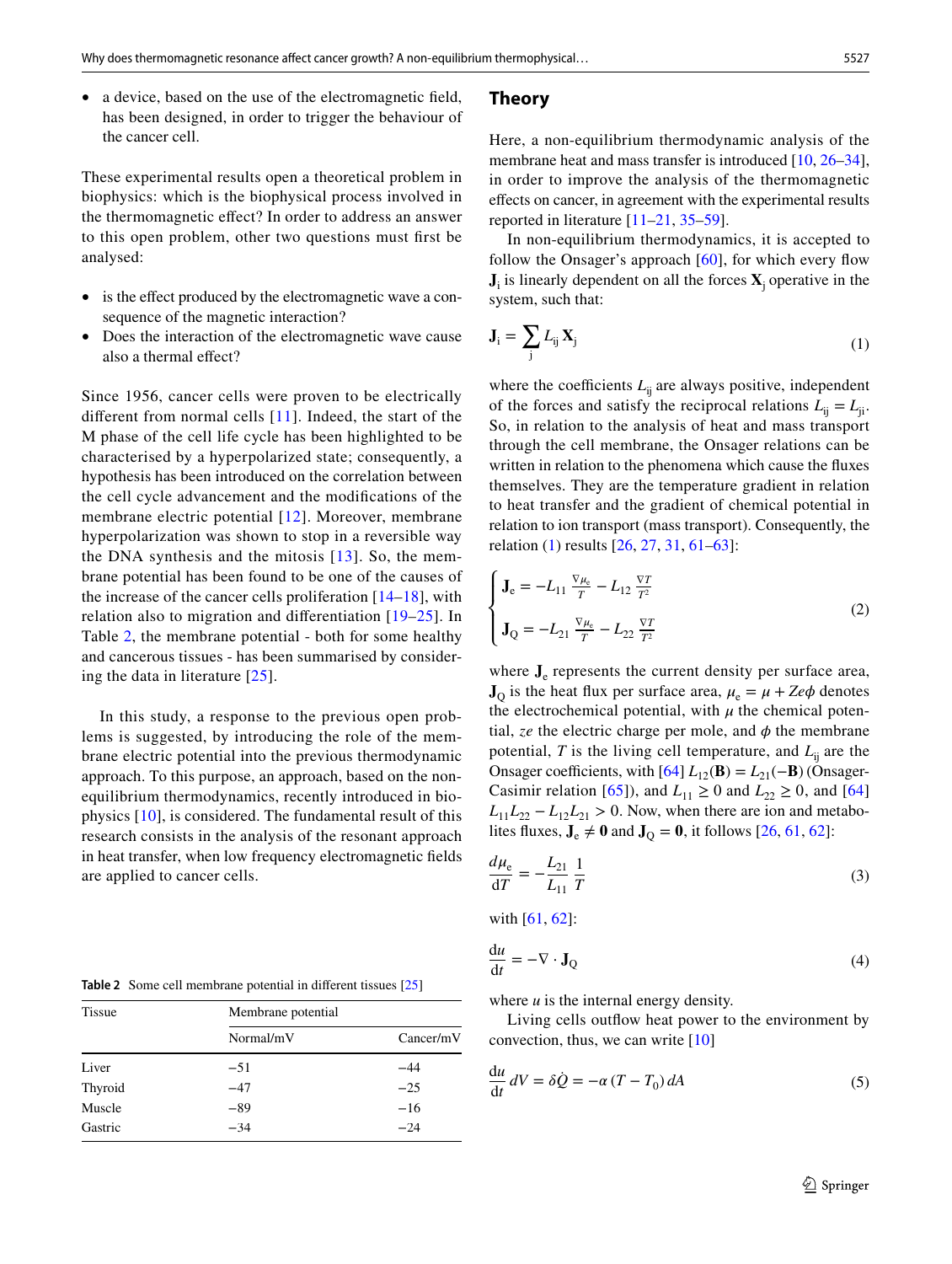where  $\alpha \approx 0.023Re^{0.8}Pr^{0.35}\lambda/\langle R \rangle$  is the coefficient of convection, with  $\lambda \approx 0.6 \text{ W m}^{-1} \text{K}^{-1}$  conductivity,  $Re \approx 0.2$  the Reynolds number and  $Pr \approx 0.7$  the Prandtl number [66], *A* is the area of the external surface of the cell membrane, *V* is the cell volume, *T* depicts the mean temperature of the external surface of the cell's membrane, and  $T_0$  is the temperature of the cell environment.

So, considering Equations (4) and (5), and the Divergence Theorem [67], the heat flux can be written as:

$$
J_Q = \alpha (T - T_0) \tag{6}
$$

and the related power fux yields:

$$
\dot{Q} = \int_{A} \mathbf{J}_{Q} \cdot \hat{\mathbf{n}} dA = \alpha A (T - T_{0})
$$
\n(7)

Furthermore, considering Equation (2), together with  $J_e = 0$ and  $J_Q \neq 0$ , it follows [26]:

$$
\frac{d\mu_e}{d\ell} = \frac{T J_Q}{\left(L_{22} \frac{L_{11}}{L_{12}} - L_{21}\right)} = -\frac{\alpha T (T - T_0)}{\left(L_{22} \frac{L_{11}}{L_{12}} - L_{21}\right)}
$$
(8)

with  $\ell$  the length of a cell membrane and  $|\nabla \mu_{\rm e}| \approx d\mu_{\rm e}/d\ell$ . This relation is the link between the cell membrane electric potential and the temperature of the cell itself.

From Equations (6) and (8) follows:

$$
J_{Q} = \alpha (T - T_{0}) = -\frac{1}{T} \left( L_{22} \frac{L_{11}}{L_{12}} - L_{21} \right) \frac{d\mu_{e}}{d\ell}
$$
(9)

where:

$$
\left(L_{22} - L_{21} \frac{L_{12}}{L_{11}}\right) = K_{J} T^2
$$
\n(10)

with  $K_J = \lambda$  being the Thomson coefficient. Consequently, it follows:

$$
\frac{\partial \mu_{\rm e}}{\partial \ell} = \frac{\partial \mu_{\rm e}}{\partial T} \frac{\alpha}{K_{\rm J}} \left( T_{\rm surf} - T_0 \right) \tag{11}
$$

from which, taking into account that  $\mu_e = \mu + z e \phi$ , becomes:

$$
\frac{\partial \mu}{\partial \ell} = -ze \frac{d\phi}{d\ell} + \frac{\partial \mu_e}{\partial T} \frac{\alpha}{K_J} (T_{\text{surf}} - T_0)
$$
 (12)

So, we can obtain:

$$
\frac{\partial \mu_{\rm e}}{\partial T} = \frac{K_{\rm J}}{\alpha} \frac{F + ze}{T_{\rm surf} - T_0} \frac{\mathrm{d}\phi}{\mathrm{d}\ell} - \frac{K_{\rm J}}{\alpha} \frac{2.3RT_0}{T_{\rm surf} - T_0} \frac{\mathrm{dpH}}{\mathrm{d}\ell} \tag{13}
$$

which links the electrochemical potential to the pH.

The effect of the application of an electromagnetic wave with the thermal resonant frequency is to force the heat transfer, with a related thermal and electric perturbation.

Thus, cancer cell must activate ions fuxes in order to restore its initial condition, so  $J_e \neq 0$ , and the concentration of ions varies in time  $[61, 62]$ :

$$
\frac{dc_i}{dt} = -\nabla \cdot \mathbf{J}_i \tag{14}
$$

where  $c_i$  is the concentration of the *i*-th ion (Na<sup>+</sup>, K<sup>+</sup>, Ca<sup>2+</sup>, Cl<sup>-</sup>, etc.), *t* is the time, and  $J_i$  is the current density of the *i*-th ion. In this condition, considering the Eq. (2), it follows the Thomson's Second Relation [61, 62]:

$$
\frac{\mathrm{d}\phi}{\mathrm{d}T} = -\frac{L_{21}}{L_{11}}\frac{1}{T} \tag{15}
$$

Therefore, the ion fuxes generate a variation in the electric potential and, consequently, a temperature variation and a heat flux occurs, too  $[61, 62, 68]$ :

$$
\frac{\mathrm{d}u}{\mathrm{d}t} = -\nabla \cdot \mathbf{J}_u \tag{16}
$$

where  $u$  is the specific internal energy. As a consequence of this temperature change, the specifc entropy rate occurs [69]:

$$
T\frac{\mathrm{d}s}{\mathrm{d}t} = \nabla \cdot \left(\mathbf{J}_{\mathrm{u}} - \sum_{i=1}^{N} \mu_{i} \mathbf{J}_{i}\right) - \sum_{i=1}^{N} \mathbf{J}_{i} \cdot \nabla \mu_{i}
$$
(17)

where  $T$  is the temperature,  $s$  is the specific entropy, and  $\mu$  is the chemical potential,  $\mathbf{J}_S = \mathbf{J}_u - \sum_{i=1}^N \mu_i \mathbf{J}_i$  represents the contribution of the inflows and outflows, and  $T\sigma = -\sum_{i=1}^{N} J_i \cdot \nabla \mu_i$  is the dissipation function [61].

The contribution of the dissipation function is to generate a continuous entropy outflow, which generates order from disorder inside the cancer cell, as Schrödinger himself pointed out [70]. We must highlight that all these equations can be analytically solved; indeed, any term presents coeffcients that are constant, as a consequence of the lamped model, introduced for the temperature values, and any gradient is constant, if we consider any particular cell line, because of their defned membrane electric potential, ion concentrations and the length of the membrane.

### **Discussion and conclusions**

In this paper, we have analysed the thermomagnetic efect on cancer, by introducing the non-equilibrium thermodynamics.

We have pointed out the emerging of two thermoelectric efects on the cell membrane: a Seebeck- and a Peltier-like efects, related to the heat and the ion fuxes. Both these efects are related to the membrane electric potential, that results modifed.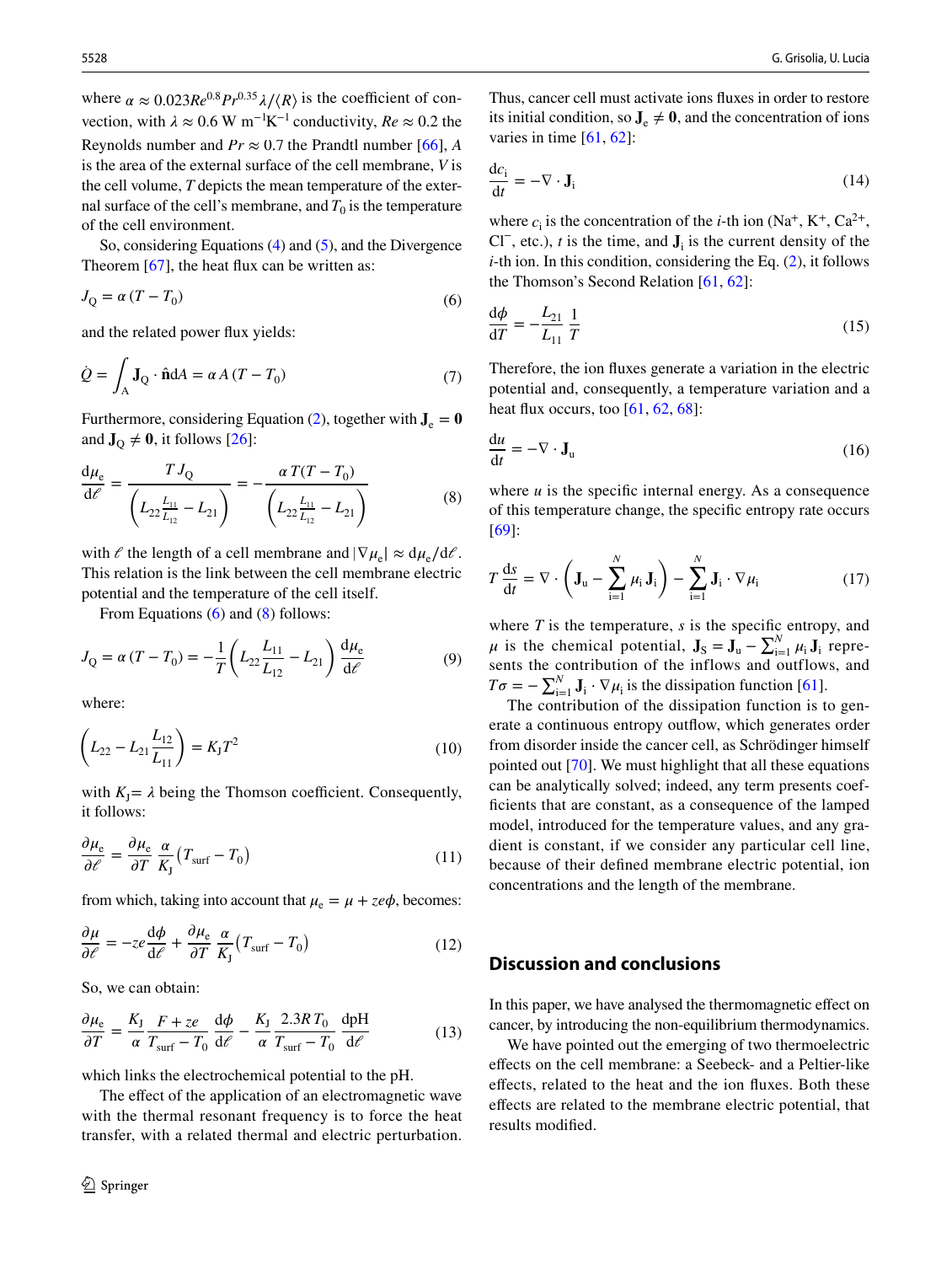In relation to our previous experimental results [8], the fndings, here obtained, allow us to suggest that:

- the effect produced by the electromagnetic wave is just a consequence of the magnetic interaction, due to the low frequencies used, as the optical properties of the biological matter suggest [71];
- the interaction of the electromagnetic wave cause also a thermal efect, which are obtained as Seebeck- and Peltier-like effects;
- the presence of the magnetic field generates a symmetry breaking in the Onsager's coefficients  $(L_{12} \neq L_{21})$ , which perturbs the stationary state of the cancer.

Now, some considerations can be added, in order to highlight a possible use of the low frequency electromagnetic waves in medicine, as a possible support therapy to the actual anticancer treatments. Indeed, we wish to highlight that, in our experiments, only a decrease in growth has been shown  $[8, 9]$ . This is due to the interaction of the electromagnetic felds with the cancer cell membrane. Indeed, following Blank et al. [72], membrane Na/K-ATPase activity is afected in opposite ways by electric and magnetic felds. Under optimal conditions, enzyme activity is inhibited by electric felds and stimulated by magnetic felds. Magnetic felds (in the range 0-70 Hz) were shown to increase Na/K-ATPase activity of around 5-10%, with little dependence on feld intensity. The efect of an electric feld is similar to an increase in binding of activating ions on the enzyme surface. Ion activation depends on the electric feld efect, but also on the frequencies. Magnetic felds infuence charge fow within the enzyme during the reaction.

Our results point out how the electromagnetic wave generates changes in the membrane electric potential at the resonant frequency, with the consequence of inducing a hyperpolarization of the membrane. Therefore, some related fuxes could be activated. When an active fux occurs against the membrane electrochemical potential, the required energy is obtained by hydrolysis of ATP, or by the movement of a co-transported, or coupled ion, along its electrochemical gradient. Within this framework, the H+-ATPase plays a central role, because it transfers positive charges into the cell, generating a membrane voltage (negative inside the cell), and pH gradients [73–76]. Protein phosphorylation is a fundamental cellular regulatory mechanism; indeed, it activates or deactivates many enzymes and receptors [77, 78], by involving kinases and phosphatases, both involved in the cellular transduction signalling [79].

In the analysis of the mitotic activities in sarcoma cells, the membrane potential was found to undergo hyperpolarization before entering M phase. It suggests that the level of membrane potential is correlated with cell cycle progression.

block reversibly DNA synthesis and mitosis and to be correlated with the level of diferentiation [12–14]. Consequently, the membrane electric potential represents a fundamental quantity to control critical cell functions, with particular regards to proliferation, migration and diferentiation. Lastly, cell migration is controlled by the movement of ions and water [35], because an acidic environment furthers this phenomenon. This environmental pH is regulated by the  $H^+$ concentration, which is related to the H+-ATPase functions. In addition, the membrane potential is considered an indirect factor of cell migration, strictly related to the electrical driving force for  $Ca^{2+}$  whereas a hyperpolarized membrane potential increases intracellular  $Ca^{2+}$  through the Transient Receptor Potential (TRP) channels; in contrast, membrane depolarization activates the  $Ca^{2+}$  channels [21]. Notably, migrating cells have a high intracellular  $Ca^{2+}$  concentration gradient [80].

In this context, the results, here obtained, introduce a nonequilibrium viewpoint, by pointing out the fundamental role of the thermoelectric phenomena in the comprehension of the thermomagnetic efects on cancer cells, by considering the key role of the membrane electric potential, of the heat and ion fuxes, and of the pH changes.

**Author Contributions** Conceptualization, UL; methodology, UL and GG; software, GG; validation, UL and GG; formal analysis, UL; investigation, GG; resources, UL; data curation, GG; writing—original draft preparation, UL and GG; writing—review and editing, UL and GG; visualization, GG; supervision, UL; project administration, UL; funding acquisition, UL. All authors have read and agreed to the published version of the manuscript.

#### **Declarations**

**Conflict of interest** The authors declare that they have no confict of interest.

**Open Access** This article is licensed under a Creative Commons Attribution 4.0 International License, which permits use, sharing, adaptation, distribution and reproduction in any medium or format, as long as you give appropriate credit to the original author(s) and the source, provide a link to the Creative Commons licence, and indicate if changes were made. The images or other third party material in this article are included in the article's Creative Commons licence, unless indicated otherwise in a credit line to the material. If material is not included in the article's Creative Commons licence and your intended use is not permitted by statutory regulation or exceeds the permitted use, you will need to obtain permission directly from the copyright holder. To view a copy of this licence, visit<http://creativecommons.org/licenses/by/4.0/>.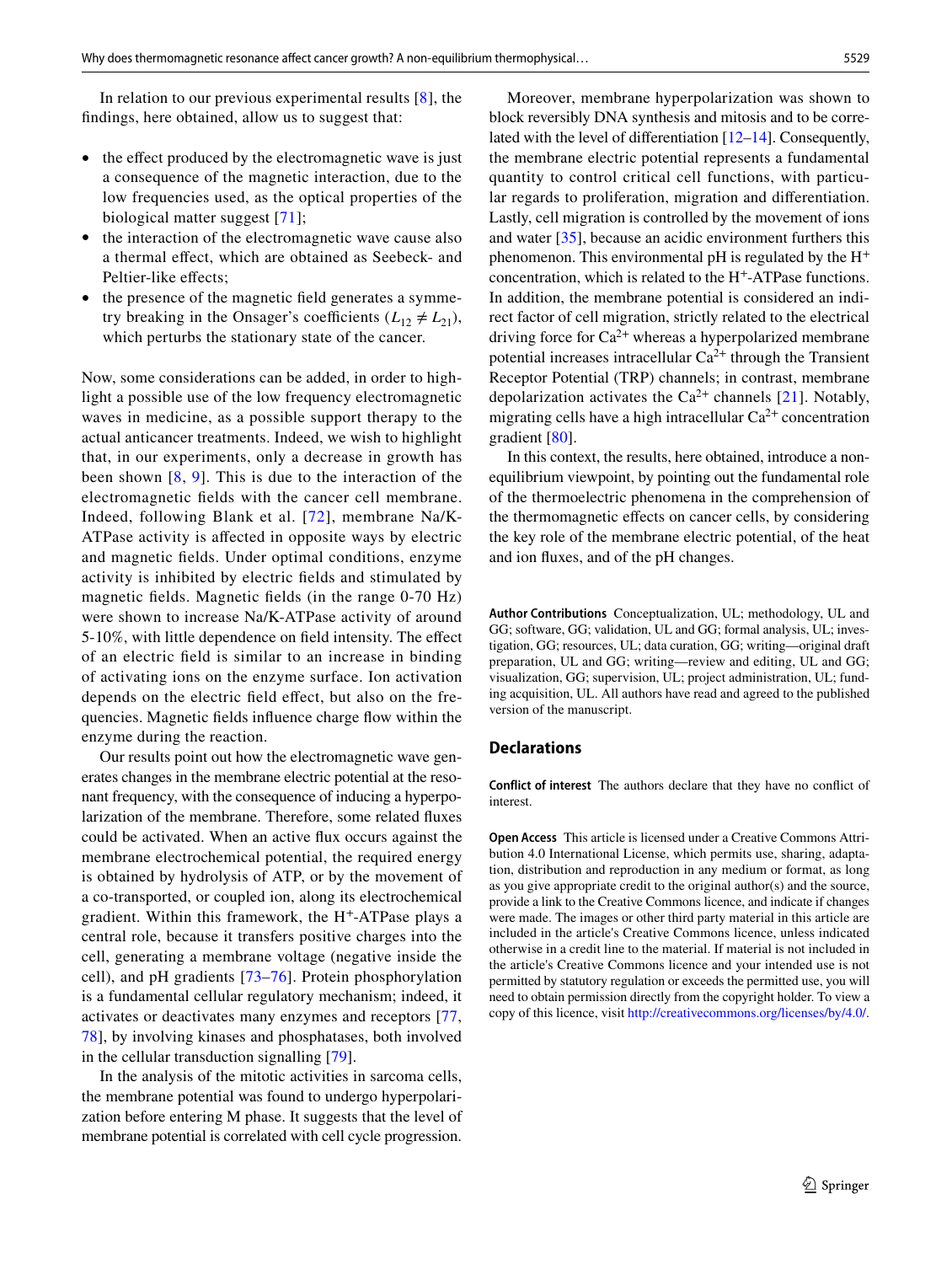### **References**

- 1. Barnes FS, Greenebaum B. Biological and medical aspects of electromagnetic felds. Boca Raton: Taylor & Francis; 2007.
- 2. Liu X, Yan X, Zhang S, Liu Z, Win TTY, Ren L. The Efects of Electromagnetic Fields on Human Health: recent Advances and Future. J Bionic Eng. 2021;18:210. [https://doi.org/10.1007/](https://doi.org/10.1007/s42235-021-0015-1) [s42235-021-0015-1.](https://doi.org/10.1007/s42235-021-0015-1)
- 3. Marino C, Galloni P, Merla C. In: Hashmi S, editors. Reference module in materials science and materials engineering. Oxford: Elsevier; 2016
- 4. Krylov VV. Biological efects related to geomagnetic activity and possible mechanisms. Bioelectromagnetics. 2017;38:497. [https://](https://doi.org/10.1002/bem.22062) [doi.org/10.1002/bem.22062.](https://doi.org/10.1002/bem.22062)
- 5. Cherry N. Schumann resonances, a plausible biophysical mechanism for the human health effects of solar. Nat Hazards. 2002;26:279. <https://doi.org/10.1023/A:1015637127504>.
- 6. Chen BB, Lv J, Wang XY, Qian RC. Probing the membrane vibration of single living cells by using nanopipettes. ChemBio-Chem. 2019;21:650. <https://doi.org/10.1002/cbic.201900385>.
- 7. Lucia U, Grazzini G, Montrucchio B, Grisolia G, Borchiellini R, Gervino G, Castagnoli C, Ponzetto A, Silvagno F. Constructal thermodynamics combined with infrared experiments to evaluate temperature diferences in cells. Sci Rep. 2015;5:11587. [https://doi.org/10.1038/srep11587.](https://doi.org/10.1038/srep11587)
- 8. Lucia U, Grisolia G, Ponzetto A, Bergandi L, Silvagno F, Soc R. Thermomagnetic resonanceafects cancer growthand motility. Open Sci. 2020;7.<https://doi.org/10.1098/rsos.200299>.
- 9. Bergandi L, Lucia UGG, Granata R, Gesmundo I, Ponzetto A, Paolucci E, Borchiellini R, Ghigo E, Silvagno F. The extremely low frequency electromagnetic stimulation selective for cancer cells elicits growth arrest through a metabolic shift, Biochimica et Biophysica Acta (BBA). Mol Cell Res 2019;1866: 1389. <https://doi.org/10.1016/j.bbamcr.2019.05.006>
- 10. Lucia U, Grisolia G. Thermal resonance and cell behavior. Entropy. 2020;22:774. [https://doi.org/10.3390/e22070774.](https://doi.org/10.3390/e22070774)
- 11. Ambrose EJ, James AM, Lowick JH. Diferences between the electrical charge carried by normal and homologous tumour cells. Nature. 1956;177:576 (printed in 1956)
- 12. Cone CD, Trans NY. Electroosmotic interactions accompanying mitosis initiation in sarcoma cells in vitro. Acad Sci 1969;31:404. [https://doi.org/10.1111/j.2164-0947.1969.tb029](https://doi.org/10.1111/j.2164-0947.1969.tb02926.x) [26.x](https://doi.org/10.1111/j.2164-0947.1969.tb02926.x)
- 13. Cone CD. Variation of the transmembrane potential level as a basic mechanism of mitosis control. Oncology. 1970;24:438. [https://doi.org/10.1159/000224545.](https://doi.org/10.1159/000224545)
- 14. Cone CD. Unifed theory on the basic mechanism of normal mitotic control and oncogenesis. J Theor Biol 1971;30:151. [https://doi.org/10.1016/0022-5193\(71\)90042-7](https://doi.org/10.1016/0022-5193(71)90042-7)
- 15. Tokuoka S, Marioka H. The membrane potential of the human cancer and related cells (I). Gann 1957;48:353 (printed in 1956)
- 16. Altman PL, Katz D. Biological handbook vol. 1: cell biology. Bethesda: Federation of American Society for Experimental Biology; 1976
- 17. Balitsky KP, Shuba EP. Resting potential of malignant tumour cells. Acta Unio Int Contra Cancrum. 1964;20:1391 (printed in 1964)
- 18. Jamakosmanovic A, Loewenstein W. Intracellular communication and tissue growth. III. Thyroid cancer. J Cell Biol 1968;38:556. <https://doi.org/10.1083/jcb.38.3.556>
- 19. Sundelacruz S, Levin M, Kaplan DL. Role of the membrane potential in the regulation of cell proliferation and differentiation. Stemm Cell Rev. 2009;5:231. [https://doi.org/10.1007/](https://doi.org/10.1007/s12015-009-9080-2) [s12015-009-9080-2.](https://doi.org/10.1007/s12015-009-9080-2)
- 20. Lobikin M, Chernet B, Lobo D, Levin M. Resting potential, oncogene-induced tumorigenesis, and metastasis: the bioelectric basis of cancer *in vivo*. Phys Biol. 2012;9. [https://doi.org/10.1088/](https://doi.org/10.1088/1478-375/9/6/065002) [1478-375/9/6/065002](https://doi.org/10.1088/1478-375/9/6/065002)
- 21. Schwab A, Fabian A, Hanley PJ, Stock C. Role of the ion channels and transporters in cell migration. Physiol Rev. 2012;92:1865. <https://doi.org/10.1152/physrev.00018.2011>
- 22. Tokuoka S, Morioka H, Gan I. The membrane potential of the human cancer and related cells. 1957;48:353 (printed in 1957)
- 23. Johnstone RM. Microelectrode penetration of ascites tumour cells. Nature. 1959;183:411. <https://doi.org/10.1038/183411a0>
- 24. Marino AA, Morris DM, Schwalke MA, Iliev IG, Rogers S. Electrical potential measurements in huma breast cancer and benign lesions. Tumour Biol. 1994;15:147. [https://doi.org/10.1159/00021](https://doi.org/10.1159/000217885) [7885](https://doi.org/10.1159/000217885)
- 25. Binggelli R, Cameron IL. Cellular potential of normal and cancerous fbroblasts and hepatocytes. Cancer Research. 1980;40:1830
- 26. Lucia U, Grisolia G. How life works—a continuous Seebeck-Peltier transition in cell membrane? Entropy. 2020;22:960
- 27. Lucia U, Grisolia G. Non-equilibrium thermodynamic approach to Ca<sup>2</sup><sup>+</sup>-fuxes in cancer. Appl Sci. 2020;10:6737
- 28. Lucia U. Bioengineering thermodynamics: an engineering science for thermodynamics of biosystems. Int J Thermodyn . 2015;18:254
- 29. Lucia U. Bioengineering thermodynamics of biological cells. Theor Biol Med Modell. 2015;29:254. [https://doi.org/10.1186/](https://doi.org/10.1186/s12976-015-0024-z) [s12976-015-0024-z](https://doi.org/10.1186/s12976-015-0024-z)
- 30. Lucia U, Grisolia G. Resonance in thermal fuxes through cancer membrane. Atti dell'Accademia Peloritana dei Pericolanti. 2020;98:SC1. <https://doi.org/10.1478/AAPP.981SC1>
- 31. Lucia U, Grisolia G. Thermal physics and glaucoma: from thermodynamic to biophysical considerations to design future therapies. Appl Sci (accepted in printing) (2020)
- 32. Lucia U, Grisolia G, Dolcino D, Astori MR, Massa E, Ponzetto A. Constructal approach to bio-engineering: the ocular anterior chamber temperature. Sci. Rep. 2016;6:31099. [https://doi.org/10.](https://doi.org/10.1038/srep31099) [1038/srep31099](https://doi.org/10.1038/srep31099)
- 33. Lucia U, Grisolia G, Astori MR. Constructal law analysis of Cl<sup>−</sup> transport in eyes aqueous humor. Sci Rep. 2017;7:6856. [https://](https://doi.org/10.1038/s41598-017-07357-8) [doi.org/10.1038/s41598-017-07357-8](https://doi.org/10.1038/s41598-017-07357-8)
- 34. Lucia U, Grisolia G, Francia S, Astori MR. Theoretical biophysical approach to cross-linking efects on eyes pressure. Physica A. 2019;534:122163.<https://doi.org/10.1016/j.physa.2019.122163>
- 35. Yang M, Brackenbury WJ. Membrane potential and cancer progression. Front Physiol. 2013;4:185. [https://doi.org/10.3389/](https://doi.org/10.3389/fphys.2013.00185) [fphys.2013.00185](https://doi.org/10.3389/fphys.2013.00185)
- 36. Rizzuto R, Marchi S, Bonora M, Aguiari P, Bononi A, Stefani DD, Giorgi C, Leo S, Rimessi A, Siviero R, Zecchini E, Pinton P. Ca(2+) transfer from the ER to mitochondria: when, how and why. Biochim Biophys Acta. 2009;1787:1342
- 37. Berridge MJ, Bootman MD, Roderick HL. Calcium signalling: dynamics, homeostasis and remodelling. Nat Rev Mol Cell Biol. 2003;4:517
- 38. Giorgi C, Missiroli S, Patergnani S, Duszynski J, Wieckowski MR, Pinton P. Mitochondria-associated membranes: composition, molecular mechanisms, and physiopathological implications. Antioxid Redox Sig. 2015;22:995
- 39. Pinton P, Ferrari D, Rapizzi E, Virgilio FD, Pozzan T, Rizzuto R. The  $Ca^{2+}$  concentration of the endoplasmic reticulum is a key determinant of ceramide-induced apoptosis: signifcance for the molecular mechanism of Bcl-2 action. EMBO. 2001;20:2690
- 40. Pinton P, Ferrari D, Magalhaes P, Schulze-Osthof K, Virgilio FD, Pozzan T, Rizzuto R. Reduced loading of intracellular Ca(2+) stores and downregulationof capacitative Ca(2+) infux in Bcl-2-overexpressing cells. J Cell Biol. 2000;148:857